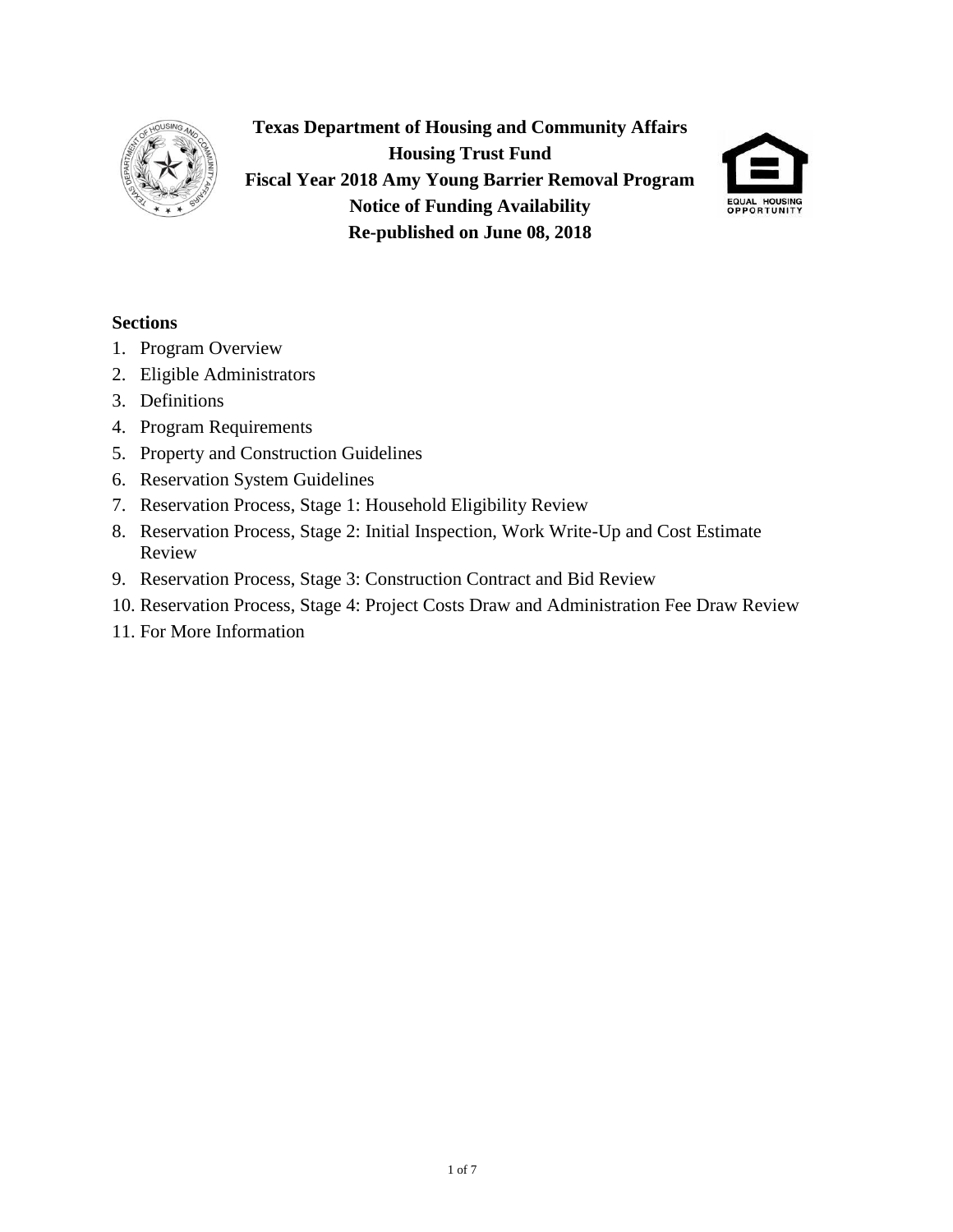# **1. Program Overview**

The Amy Young Barrier Removal Program (the "Program" or "AYBRP") provides one-time grants of up to \$20,000 to Persons with Disabilities in a Household qualified as Low-Income. Grants are for home modifications that increase accessibility, eliminate life-threatening hazards and correct unsafe conditions. Construction standards and guidelines are further described in the Program Manual.

The Administrator must comply with Chapter 2306 of the Texas Government Code, and Title 10 of the Texas Administrative Code, including but not limited to: Chapter 1, Administration; Chapter 2, Enforcement; Chapter 20, Single Family Program Umbrella Rule; Chapter 21, Minimum Energy Efficiency Requirements for Single Family Construction Activities; and Chapter 26, Texas Housing Trust Fund Rule.

The Texas Department of Housing and Community Affairs (the "Department") announces \$3,090,482.73 in Project funding from the Housing Trust Fund ("HTF") available for Program Reservation Setups beginning Tuesday, November 14, 2017, at 10:00 a.m. Austin local time ("CST") (the "Reservation start date").

Only Administrators with an executed and valid AYBRP Reservation System Agreement will have access to the online Reservation System during all of the funding phases described below. On the Reservation start date, funds will be made available on the Department's online Reservation System on a first-come, first-served basis. Reservations submitted prior to the Reservation start date per the Reservation System time stamp will not be considered

To promote the geographic dispersion of these competitive funds, the funds will be made available in three phases in each Uniform State Service Region (the "Service Region") and in each Service Region's rural and urban subregions. For a map of State Service Regions and a list of rural and urban places, please visit the Program website: [http://www.tdhca.state.tx.us/htf/single-family/amy-young.htm.](http://www.tdhca.state.tx.us/htf/single-family/amy-young.htm)

## **Phase 1: Urban and Rural Set asides at the Service Region level with Advanced Priority Access for Households affected or displaced by Hurricane Harvey**

On **Tuesday, November 14, 2017**, **at 10:00 a.m. CST,** each Service Region will have advanced priority to access funds for eligible Households affected or displaced by Hurricane Harvey in any subregion until **Thursday, November 30, 2017, at 5:00 p.m. CST**. On **Friday, December 1, 2017**, **at 10:00 a.m. CST,** funds remaining in each subregion will be available for all otherwise eligible households until **Monday, February 12, 2018, at 5:00 p.m. CST**.

## **Phase 2: Service Region Set asides**

On **Tuesday, February 13, 2018, at 10:00 a.m. CST,** all funds remaining in each Service Region's rural and urban subregions will be combined into one balance of funds per Service Region. Until **Monday, May 14, 2018, at 5:00 p.m. CST**, this remaining amount shall be reserved only for Households in that Service Region.

## **Phase 3: State-wide Collapse**

On **Tuesday, May 15, 2018, at 10:00 a.m. CST**, any funds remaining in each Service Region will be combined into one state-wide pool. This remaining amount can be reserved for Households anywhere in the state until **Friday, August 31, 2018 at 5:00 p.m. CST**.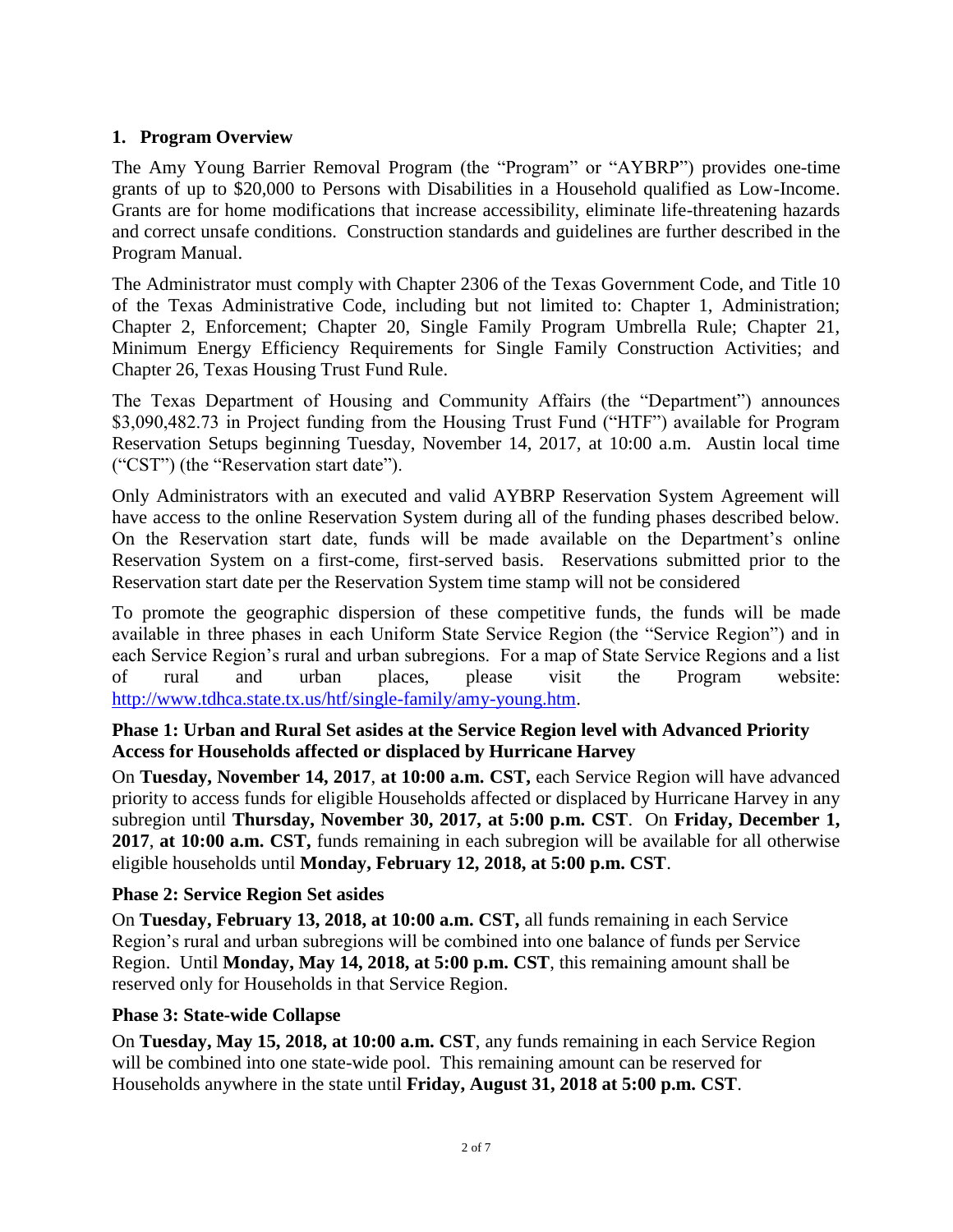| <b>State</b>   |                     |                     |                     |
|----------------|---------------------|---------------------|---------------------|
| Service        |                     |                     |                     |
| Region         | <b>Urban Amount</b> | <b>Rural Amount</b> | <b>Region Total</b> |
|                | \$90,259.16         | \$83,687.78         | \$173,946.94        |
| $\overline{2}$ | \$75,577.20         | \$76,346.80         | \$151,924.00        |
| 3              | \$408,427.94        | \$58,441.97         | \$466,869.91        |
| 4              | \$86,857.24         | \$81,002.05         | \$167,859.30        |
| 5              | \$80,948.65         | \$68,289.63         | \$149,238.28        |
| 6              | \$379,422.12        | \$55,398.15         | \$434,820.27        |
| 7              | \$155,432.73        | \$55,756.25         | \$211,188.98        |
| 8              | \$103,508.73        | \$65,424.85         | \$168,933.59        |
| 9              | \$176,560.43        | \$58,262.92         | \$234,823.35        |
| 10             | \$92,765.83         | \$68,289.63         | \$161,055.46        |
| 11             | \$179,604.25        | \$74,019.17         | \$253,623.42        |
| 12             | \$82,918.18         | \$91,386.85         | \$174,305.03        |
| 13             | \$112,819.24        | \$229,074.98        | \$341,894.22        |
| Subtotal       | \$2,025,101.69      | \$1,065,381.04      | \$3,090,482.73      |

**Phase 1 and Phase 2 of AYBRP Reservation System November 14, 2017 – May 14, 2018**

The above table shows Project Costs only. The Administration Fees (10% of the Project's combined Hard and Soft Costs) provided to Administrators upon project completion are not reflected in this table.

After the Reservation start date, additional Program funding may become available from cancellations of reservations. The Department will release any available funds from cancellations on Tuesdays at or after 10:00 a.m. CST. If the Department offices are closed on this Tuesday, the funds will be released the next Tuesday on which the offices are open. After regional set asides have been combined into one state-wide pool, additional Program funding may become available from HTF loan repayments, interest earnings, deobligations from prior years or other resources.

### **2. Eligible Administrators**

- a) The Department is now accepting applications from eligible entities seeking to become Administrators for the Program. **All current Administrators must also submit a new Reservation System Access Application for the 2018-2019 Program cycle and meet additional requirements outlined in the Department Rules.**
- b) The following entities are eligible to become an Administrator of the Program:
	- i. Units of Local Government;
	- ii. Councils of Government;
	- iii. Colonia Self-Help Centers;
	- iv. Nonprofit Organizations;
	- v. Local Mental Health Authorities; and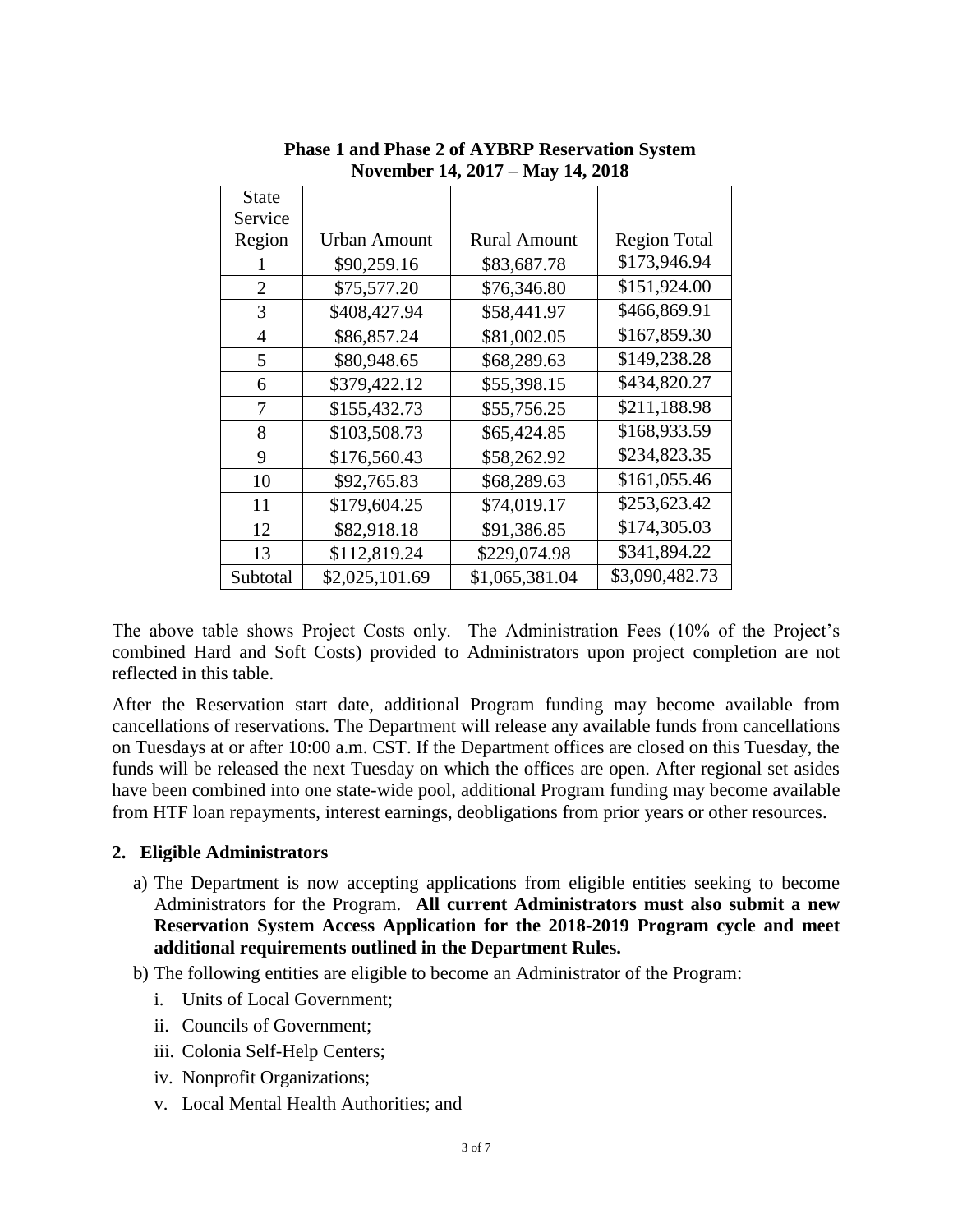- vi. Public Housing Authorities.
- c) Participating Jurisdictions that receive a direct award of HOME funding from the U.S. Department of Housing and Urban Development are *ineligible* to be an Administrator of the Program.
- d) Eligible entities must provide documentation in the form of descriptions of staff experience and current or previous contracts with the Department or other funders to show the following:
	- i. Experience of at least 2 years in providing housing rehabilitation services to Low-Income Households in Texas;
	- ii. Experience with accessibility standards, applicable building codes, and construction serving the needs of Persons with Disabilities; and
	- iii. Qualifications of Administrator's housing inspector(s), according to the Qualified Inspection Certification form on the Program website.
- e) Partnership with another entity that meets the above requirements is acceptable but must be documented with a contract or memorandum of understanding, subject to Department approval. Letters of support or intent will not be accepted.
- f) Entities seeking to become an Administrator of the Program must complete the Reservation System Access Application available on the Program website, including a Previous Participation Review (see 10 TAC Chapter 1). The Department will accept these applications on an ongoing basis.

### **3. Definitions**

- a) Any capitalized terms that appear in this NOFA but are not defined in this section are defined in Chapter 2306 of the Texas Government Code or in the Department Rules.
- b) This NOFA also uses the following definition:
	- i. Reservation Setup The submission of all required documents to the online Reservation System in order to reserve Program funds for an eligible Household.

### **4. Program Requirements**

- a) Administrators must follow the processes and procedures as required by the Department through its governing statute (Chapter 2306 of the Texas Government Code), Department Rules, reservation agreements, Program Manual, forms, and this NOFA.
- b) The maximum amount of Program assistance per Household is a one-time grant of up to \$20,000 in Project Costs (combined Hard and Soft Costs).

The Department will pay the Administrator an Administration Fee equal to 10% of the Project Costs upon successful completion of the project. The Administration Fee is paid in addition to the \$20,000 maximum assistance permitted per Household. Generally, submission of the Administration Fee draw request will be sufficient to receive the Administration Fee. The Department may request additional information if necessary.

### **5. Property and Construction Guidelines**

a) Owner-occupied homes and rental units are eligible for Program assistance in accordance with 10 TAC §26.26.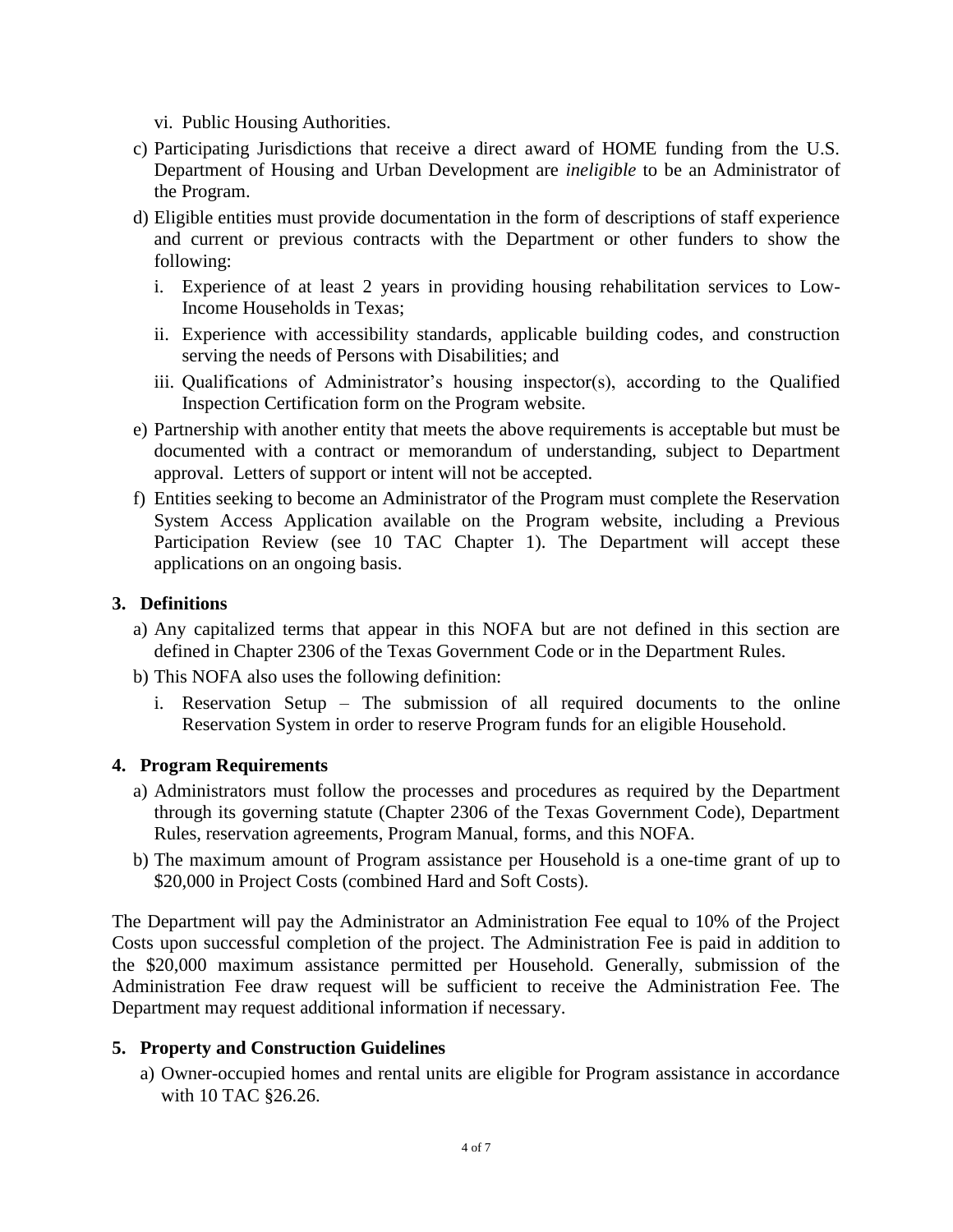- b) In rental units, all Household occupants, including the Person with Disability, must be named on the Intake Application and Household Income Certification.
- c) Administrators must follow the construction requirements in Department Rules.
- d) Administrators must follow all applicable sections of their local building codes and ordinances. In the absence of local building code, Administrators must adhere to the construction standards and guidelines detailed in the Program Manual.

### **6. Reservation System Guidelines**

- a) An Administrator may not have more than 5 reservations in "active" status from the current NOFA at any one time until the statewide collapse on May 15, 2018, at which time the maximum allowable reservations in "active" status will be increased to 15, regardless of the region or location. Completed activities that are undergoing processing of the draw request (in "pending accounting approval" status) do *not* count towards the limit of 10 active reservations.
- b) The Department reserves the right to suspend or limit access to the Reservation System for Administrators out of compliance with Program requirements (e.g., past due Single Audits or Audit certification forms; late responses to Compliance monitoring or Audit Management letters, Administrator ineligibility, inadequate staffing or inadequate capacity, complaints, etc.). Administrator access may be restored upon the Department's acceptance of required documentation.
- c) The Department may de-authorize access to the Reservation System by an Administrator and terminate their AYBRP Reservation System Agreement if the Administrator does not meet requirements in this NOFA, violates the Department Rules, or violates the AYBRP Reservation System Agreement.

## 7. **Reservation Process, Stage 1: Household Eligibility Review**

- a) Administrators shall market the Program in accordance to 10 TAC §20.9, complete application intake, and qualify Households for participation. Details on determining income eligibility and preparing and submitting Reservation Setups are provided in the Program Manual and the Reservation System User Guide.
- b) After collecting and verifying the required Household income and property eligibility documentation, the Administrator shall enter the Reservation Setup information into the online Reservation System, upload and submit all required forms as described in the Program Manual and Reservation System User Guide, and reserve up to the maximum of \$20,000 in Project Costs per Household.
- c) Reservation Setups will be processed in the order submitted on the Reservation System. Submission of a Reservation Setup on behalf of a Household does not guarantee funding.
- d) The Department will attempt to review the Reservation Setup documentation within 10 calendar days of submission by the Administrator.
- e) If the Reservation Setup is incomplete, as defined in the Program Manual, it will be set back to "pending" status and funds will be released and available for other reservation requests. If the documentation needs correction or additional information, the Department will notify the Administrator of the deficiencies in writing. **If any deficiencies remain uncured 10 calendar days after notification, the Department may cancel the**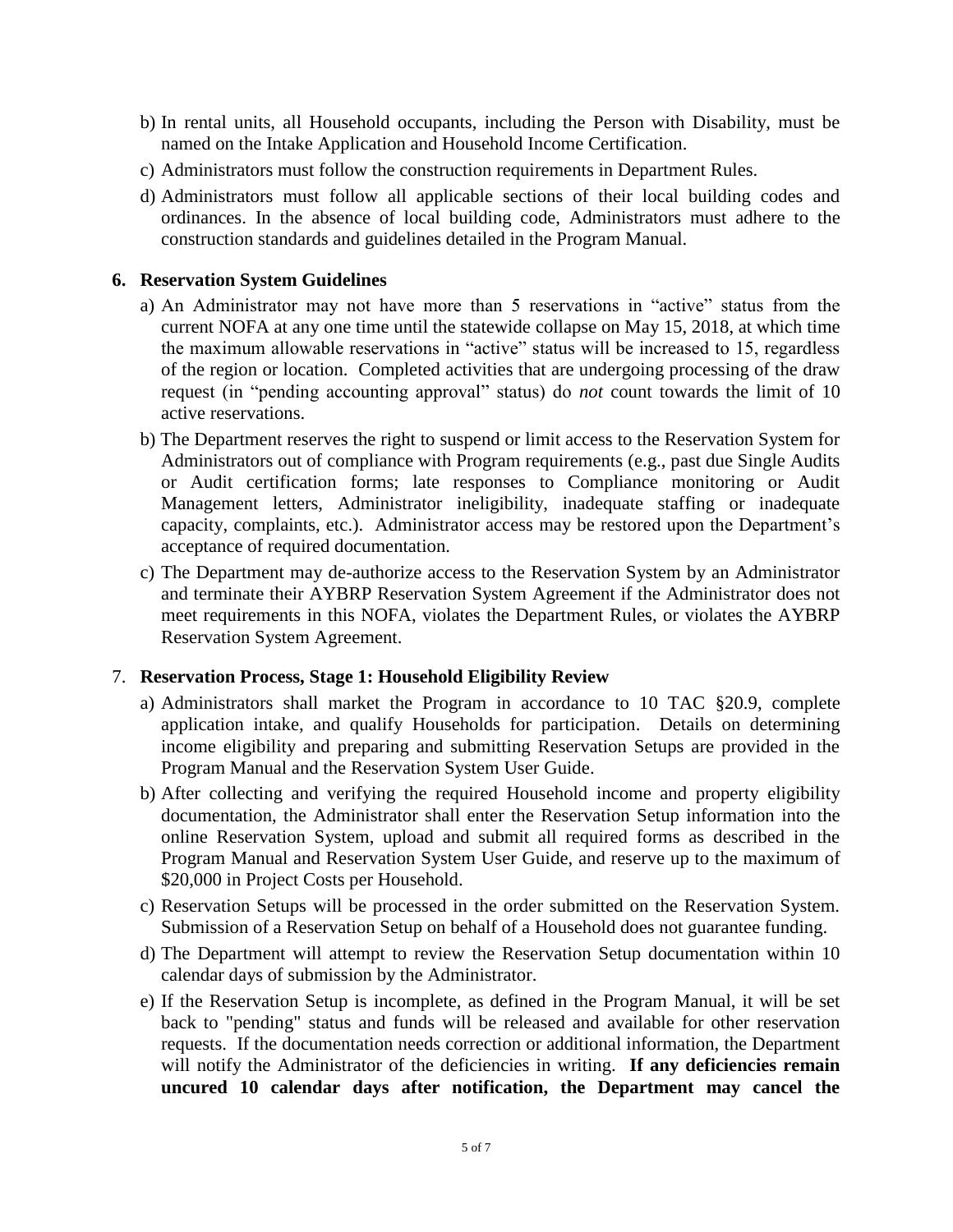**reservation.** No extensions to Reservation Setups will be granted but the Administrator may resubmit the Reservation Setup if funds are available.

f) Once the Department reviews and approves the Reservation Setup, the Department will reserve up to the maximum of \$20,000 in Project Costs and an Administration Fee equal to 10% of the Project Costs in the Reservation System on behalf of the Household. The Department will notify the Administrator of the successful completion of Stage 1 ("Stage 1 Notification") and instruct the Administrator to proceed to Stage 2 of the reservation process.

# **8. Reservation Process, Stage 2: Initial Inspection, Work Write-Up and Cost Estimate Review**

- a) When the Department approves the Reservation Setup and sets it to "active" status in the Reservation System, Project Costs and Administration Fee will be reserved for the Household for a period of **60 calendar days**. During this time, the Administrator must complete the initial inspection, "before" photos, work write-up and cost estimation forms and upload and submit all required documentation as described in the Program Manual.
- b) The Department will attempt to review the Stage 2 documentation within 10 calendar days of submission by the Administrator.
- c) If documentation needs correction or additional information, the Department will notify the Administrator of the deficiencies. **If any deficiencies remain uncured 10 calendar days after notification, the Department may cancel the reservation.** No extensions will be granted but the Administrator may resubmit the Reservation Setup if funds are available.
- d) Once the Department completes its review and approves the Stage 2 submission, the Department will notify the Administrator of the successful completion of Stage 2 ("Stage 2 Notification") and instruct the Administrator to proceed to Stage 3 of the reservation review process.

## **9. Reservation Process, Stage 3: Construction Contract Bid Review**

- a) Within **60 calendar days** of the Stage 2 Notification, (described in section 8d), the Administrator must upload and submit the line item bid selected for contract award and other required documentation as described in the Program Manual.
- b) The Department will attempt to review the Stage 3 documentation within 10 calendar days of submission by the Administrator.
- c) If documentation needs correction or additional information, the Department will notify the Administrator of the deficiencies. **If any deficiencies remain uncured 10 calendar days after notification, the Department may cancel the reservation.** No extensions will be granted but the Administrator may resubmit the Reservation Setup if funds are available.
- d) Once the Department completes its review and approves the Stage 3 submission, the Department will notify the Administrator of the successful completion of Stage 3 ("Stage 3 Notification") and instruct the Administrator to proceed with construction.

### **10. Reservation Process, Stage 4: Project Costs Draw and Administration Fee Draw Review**